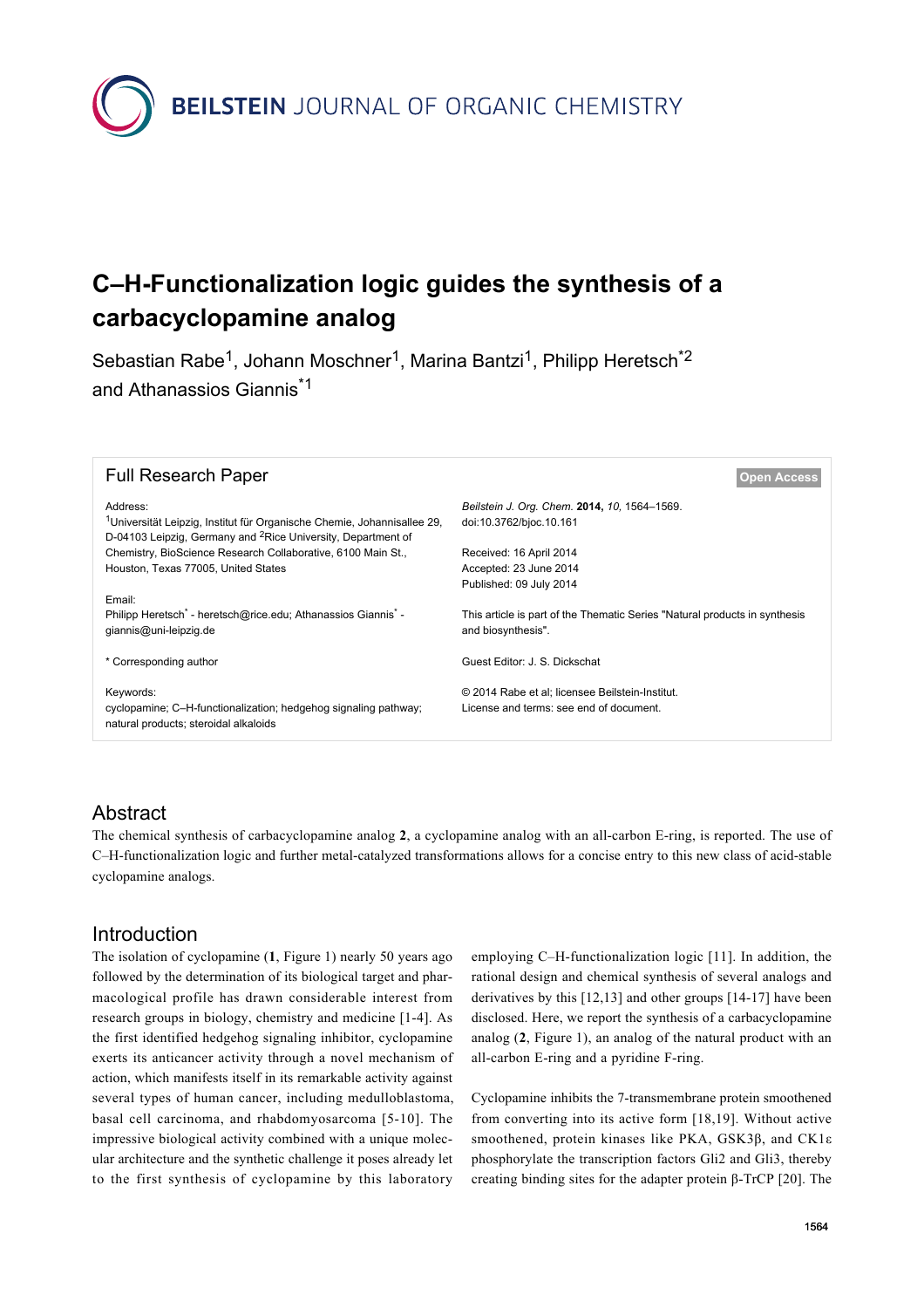<span id="page-1-0"></span>

Gli family of transcription factors acts as an effector of the hedgehog signaling pathway and thus, is associated with a wide array of physiological effects, including cell fate determination, proliferation and patterning. The so-formed Gli/β-TrCP complex becomes subject to ubiquitinylation, mediated by the Cul1 based E3 ligase. Eventually, this results in partial proteosomal degradation to form Gli3-R [\[21\]](#page-4-5), or in the case of Gli2 [\[22,23\]](#page-4-6), in complete degradation. In addition, the Gli3-R factor acts as a transcription inhibitor of hedgehog-response genes [\[10\]](#page-4-7).

As part of our continuing work on acid-stable cyclopamine analogs [\[12,13\]](#page-4-1) we have now focused on the role of the allylic ether oxygen in the acid-mediated E-ring cleavage and decomposition of cyclopamine [\[24\].](#page-4-8) We envisioned that its replacement by a methylene group would create an acid-stable cyclopamine analog that still exhibits similar inhibitory activity on hedgehog-signaling. For the sake of brevity of the overall synthetic sequence we defined carbacyclopamine analog **2** (see [Figure 1](#page-1-0)) as our primary target.

## Results and Discussion

A retrosynthetic analysis identified diazo compound **3** as a key intermediate in the synthesis of **2** (see [Scheme 1](#page-1-1)). We envisioned a rhodium-catalyzed C–H-insertion into the C17–H bond to occur with a high degree of selectivity (both regio- and stereoselectivity) to form the all-carbon E-ring (for its structure see **11**, [Scheme 2](#page-2-0)). Furthermore, a Wagner–Meerwein rearrangement was thought to establish the C-*nor*-D-*homo* steroid system, and a gold-catalyzed amination/annulation/ aromatization sequence was planned to install the pyridine F-ring. Diazo compound **3** originates from diene **4** through standard transformations, the latter being accessible from commercially available and inexpensive dehydroepiandrosterone (**5**) by the means of a copper-mediated C–H hydroxylation in the 12-position and a palladium-catalyzed coupling of methyl acrylate to an activated enol ether in the 17-position.

In synthetic direction ([Scheme 2\)](#page-2-0), dehydroepiandrosterone (**5**) was protected as its tetrahydropyranyl ether (3,4-dihydro-2*H*pyran, cat. pyridinium *para*-toluenesulfonate, CH<sub>2</sub>Cl<sub>2</sub>, 25 °C, quantiative, inconsequential mixture of diastereoisomers), and the C17 carbonyl group was transformed into its 2-picolylimine

<span id="page-1-1"></span>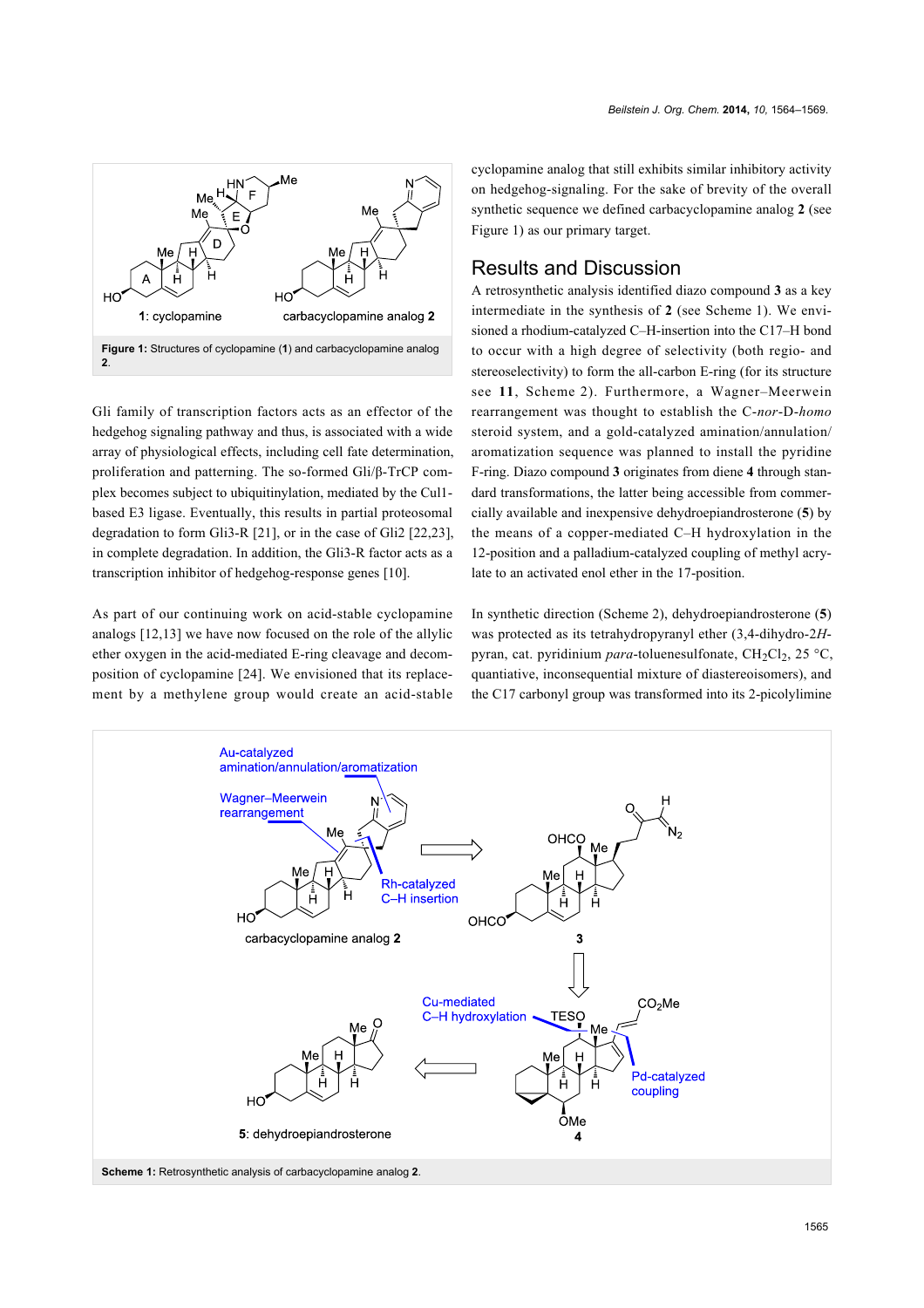<span id="page-2-0"></span>

(2-picolylamine, cat. *para*-toluenesulfonic acid, toluene, 111 °C, 92% yield). Subjecting the latter to modified Schönecker conditions ([Cu(MeCN)<sub>4</sub>]PF<sub>6</sub>, O<sub>2</sub>, acetone, 25 °C) [\[25-27\],](#page-4-9) gave, after acidic work-up (AcOH/MeOH, 1:1, 90  $^{\circ}$ C), diol **6** in 46% yield as the only isolable product. Protection of the newly installed 12β-hydroxy group as a triethylsilyl ether via the bis-protected intermediate (not shown, triethylsilyl trifluoromethanesulfonate, 2,6-lutidine,  $CH_2Cl_2$ , 0 °C; then HF·pyridine, THF,  $0 °C$ ,  $67%$  yield for the two steps) [\[28\]](#page-4-10) gave hydroxy ketone **7**.

The remaining homoallylic alcohol was then masked as an *i*-steroid [\[29,30\]](#page-4-11) (*para*-toluenesulfonyl chloride, cat. 4-dimethylaminopyridine, pyridine, 25 °C; then KOAc, MeOH, 64 °C, 85% yield for the two steps) to give **8**. Generation of an enol triflate from the carbonyl group in **8** (potassium hexamethyldisilazide, phenyl bis-triflimide, THF, −20 → −10 °C, 85% yield) set stage for a Heck-reaction with methyl acrylate (cat. Pd(OAc)<sub>2</sub>, cat. PPh<sub>3</sub>, Et<sub>3</sub>N, DMF, 70 °C, 64% yield). The hydrogenation of the so-obtained diene **4** (for its structure see [Scheme 1\)](#page-1-1) proceeded smoothly ( $H_2$ , cat. Pd/C, MeOH, 25 °C,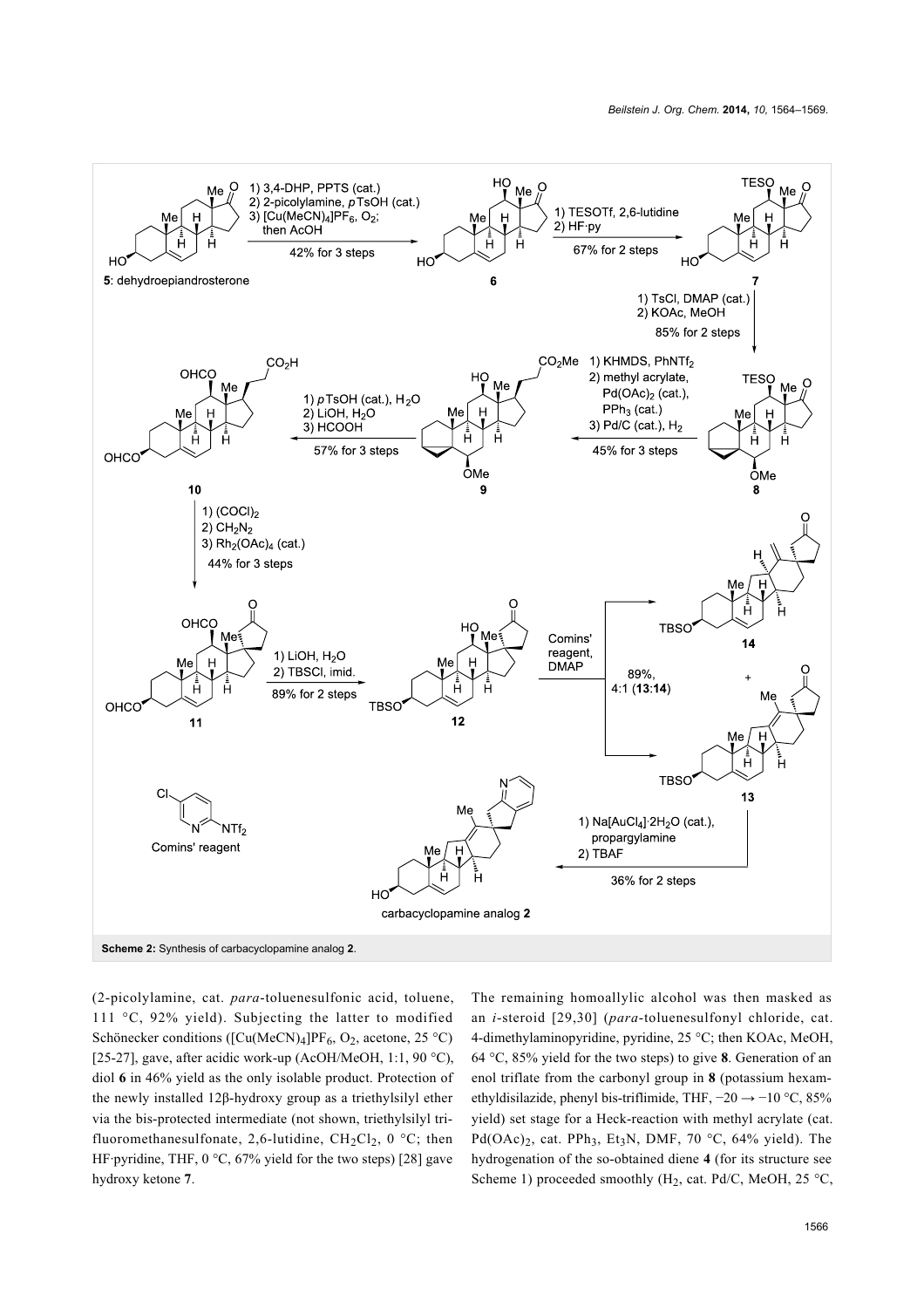82% yield) under concomitant removal of the triethylsilyl ether [\[31\]](#page-4-12) in 12-position to give methyl ester **9** as a single diastereoisomer. At this point, extensive experimentation suggested a change of protecting groups to enable the pending C–H insertion reaction at C17.

Therefore, the *i*-steroid was reverted to the homoallylic alcohol (cat. *para*-toluenesulfonic acid, 1,4-dioxane/H<sub>2</sub>O, 10:1, 65 °C), the methyl ester was hydrolyzed under basic conditions (LiOH, THF/H<sub>2</sub>O, 1:1, 68% yield for the two steps), and the alcohol moieties were protected as formyl esters (formic acid, 50 °C, 85% yield) to give key intermediate **10**.

Employing the formyl protecting groups [\[32\],](#page-4-13) diazoketone **3** (for its structure see [Scheme 1\)](#page-1-1) was readily obtained from acid **10** via the corresponding acid chloride (oxalyl chloride, CH<sub>2</sub>Cl<sub>2</sub>, 25 °C; then diazomethane, THF, 25 °C, 85% yield for the two steps) [\[33\]](#page-4-14). The anticipated C–H insertion then proceeded uneventfully under oxygen-free conditions (cat.  $Rh_2(OAc)_4$ ,  $CH_2Cl_2$ , 41 °C) [\[34,35\]](#page-4-15) to give cyclopentanone 11 in 52% yield as a single isomer. Removal of the formyl ester protecting groups (LiOH, THF/H<sub>2</sub>O, 1:1, 30  $^{\circ}$ C, 94% yield) and selective protection of the 3-hydroxy group as a *tert*-butyldimethylsilyl ether (*tert*-butyldimethylsilyl chloride, imidazole, DMF, 25 °C, 95% yield) furnished alcohol **12**.

Treatment of the latter under our previously reported conditions [\[36\]](#page-4-16) (Comins' reagent, 4-dimethylaminopyridine, toluene, 111 °C) gave an inseparable mixture of the rearranged olefin products, with the desired *endo*-product **13** as the major constituent (89% combined yield, *endo*-product **13**:*exo*-product **14**, 4:1). Isolation of desired product **13** by chromatography was then achieved after selective hydrogenation of only the exocyclic olefin in **14** (H<sub>2</sub>, cat. Rh/C, EtOAc, 25 °C, structure of hydrogenation product not shown) employing the mixture of the isomers **13** and **14** from the previous step.

Finally, a gold-catalyzed amination/annulation/aromatization sequence (propargylamine, cat. Na[AuCl<sub>4</sub>]·2H<sub>2</sub>O, EtOH, 100 °C) [\[37,38\]](#page-4-17) furnished, after removal of the *tert*-butyldimethylsilyl ether (tetrabutylammonium fluoride, THF, 25 °C), carbacyclopamine analog **2** in 36% overall yield for the two steps [\[39\]](#page-4-18).

Carbacyclopamine analog **2** was then tested for its stability towards acid. Therefore, **2** was treated with a mixture of aqueous HCl/THF (pH of approx. 0.3) for 1 h and  ${}^{1}$ H NMR spectra were recorded before and afterwards. While at this pH natural cyclopamine (**1**) was shown to decompose rapidly [\[12\]](#page-4-1), carbacyclopamine analog **2** showed no signs of decomposition. This result was in full agreement with our initial considerations. To determine the ability of carbacyclopamine analog **2** to inhibit Gli1-dependent luciferase expression, we employed Shh-LIGHTII cells, a clonal mouse fibroblast cell line which stably incorporates a Gli-dependent firefly luciferase reporter and a constitutive *Renilla* luciferase reporter [\[18\]](#page-4-3). The analog was tested in a concentration range from 0.01 μM to 100 μM but showed no activity (data not shown).

#### **Conclusion**

We have reported the synthesis of a new, acid stable cyclopamine analog. The implementation of C–H-functionalization logic in the synthetic planning and further metal-catalyzed transformations allows for a fast access to carbocyclopamine analog **2**. At the same time, these investigations strongly suggest the role the ether oxygen plays in the acid-catalyzed decomposition of cyclopamine. This study may find further application in the rational design of new hedgehog inhibitors based on lead structure **2**. Future work will focus on the synthesis of carbacyclopamine analogs with a piperidine F-ring and their biological investigation.

#### Supporting Information

#### <span id="page-3-2"></span>Supporting Information File 1

Experimental procedures, characterization data, and copies of  ${}^{1}$ H and  ${}^{13}$ C NMR spectra for new compounds. [\[http://www.beilstein-journals.org/bjoc/content/](http://www.beilstein-journals.org/bjoc/content/supplementary/1860-5397-10-161-S1.pdf) [supplementary/1860-5397-10-161-S1.pdf\]](http://www.beilstein-journals.org/bjoc/content/supplementary/1860-5397-10-161-S1.pdf)

#### Acknowledgements

We thank Dr. Lothar Hennig, Universität Leipzig, for his help with recording and interpreting the 2D NMR spectra.

#### References

- <span id="page-3-0"></span>1. Keeler, R. F. *Phytochemistry* **1968,** *7,* 303–306. [doi:10.1016/S0031-9422\(00\)86328-1](http://dx.doi.org/10.1016%2FS0031-9422%2800%2986328-1)
- 2. Keeler, R. F. *Teratology* **1970,** *3,* 169–174. [doi:10.1002/tera.1420030209](http://dx.doi.org/10.1002%2Ftera.1420030209)
- 3. Beachy, P. A.; Karhadkar, S. S.; Berman, D. M. *Nature* **2004,** *432,* 324–331. [doi:10.1038/nature03100](http://dx.doi.org/10.1038%2Fnature03100)
- 4. Taipale, J.; Beachy, P. A. *Nature* **2001,** *411,* 349–354. [doi:10.1038/35077219](http://dx.doi.org/10.1038%2F35077219)
- <span id="page-3-1"></span>5. Hidalgo, M.; Maitra, A. *N. Engl. J. Med.* **2009,** *361,* 2094–2096. [doi:10.1056/NEJMcibr0905857](http://dx.doi.org/10.1056%2FNEJMcibr0905857)
- 6. Dierks, C.; Grbic, J.; Zirlik, K.; Beigi, R.; Englund, N. P.; Guo, G.-R.; Veelken, H.; Engelhardt, M.; Mertelsmann, R.; Kelleher, J. F.; Schultz, P.; Warmuth, M. *Nat. Med.* **2007,** *13,* 944–951. [doi:10.1038/nm1614](http://dx.doi.org/10.1038%2Fnm1614)
- 7. Hedge, G. V.; Munger, C. M.; Emanuel, K.; Joshi, A. D.; Greiner, T. C.; Weisenburger, D. D.; Vose, J. M.; Joshi, S. S. *Mol. Cancer Ther.* **2008,** *7,* 1450–1460. [doi:10.1158/1535-7163.MCT-07-2118](http://dx.doi.org/10.1158%2F1535-7163.MCT-07-2118)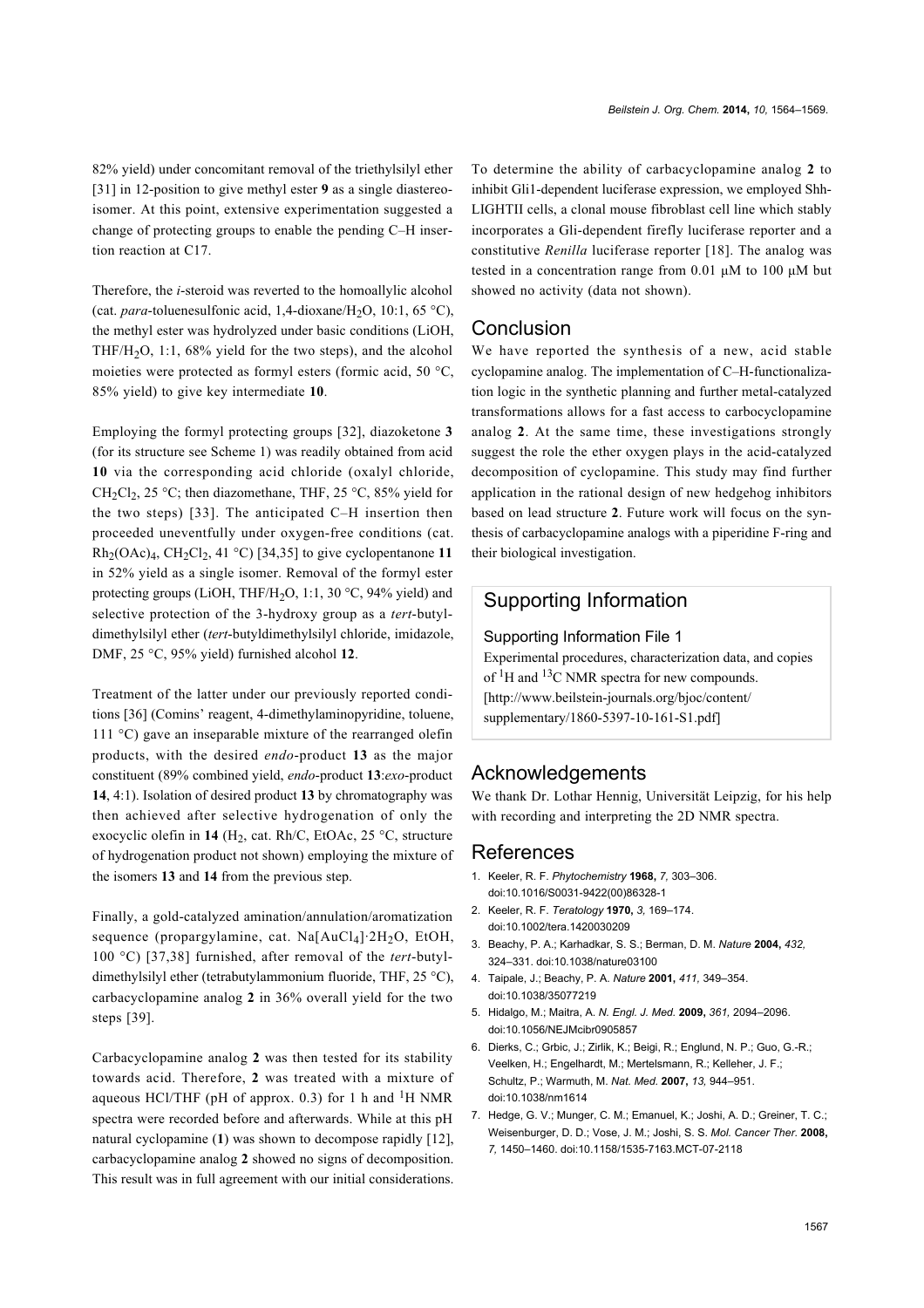- 8. Kawahara, T.; Kawaguchi-Ihara, N.; Okuhashi, Y.; Itoh, M.; Nara, N.; Tohda, S. *Anticancer Res.* **2009,** *29,* 4629–4632.
- 9. Heretsch, P.; Tzagkaroulaki, L.; Giannis, A. *Angew. Chem., Int. Ed.* **2010,** *49,* 3418–3427. [doi:10.1002/anie.200906967](http://dx.doi.org/10.1002%2Fanie.200906967)
- <span id="page-4-7"></span>10. Heretsch, P.; Tzagkaroulaki, L.; Giannis, A. *Bioorg. Med. Chem.* **2010,** *18,* 6613–6624. [doi:10.1016/j.bmc.2010.07.038](http://dx.doi.org/10.1016%2Fj.bmc.2010.07.038) And references cited therein.
- <span id="page-4-0"></span>11.Giannis, A.; Heretsch, P.; Sarli, V.; Stößel, A. *Angew. Chem., Int. Ed.* **2009,** *48,* 7911–7914. [doi:10.1002/anie.200902520](http://dx.doi.org/10.1002%2Fanie.200902520)
- <span id="page-4-1"></span>12. Heretsch, P.; Büttner, A.; Tzagkaroulaki, L.; Zahn, S.; Kirchner, B.; Giannis, A. *Chem. Commun.* **2011,** *47,* 7362–7364. [doi:10.1039/C1CC11782C](http://dx.doi.org/10.1039%2FC1CC11782C)
- 13. Moschner, J.; Chentsova, A.; Eilert, N.; Rovardi, J.; Heretsch, P.; Giannis, A. *Beilstein J. Org. Chem.* **2013,** *9,* 2328–2335. [doi:10.3762/bjoc.9.267](http://dx.doi.org/10.3762%2Fbjoc.9.267)
- <span id="page-4-2"></span>14.Tremblay, M. R.; Nevalainen, M.; Nair, S. J.; Porter, J. R.; Castro, A. C.; Behnke, M. L.; Yu, L.-C.; Hagel, M.; White, K.; Faia, K.; Grenier, L.; Campbell, M. J.; Cushing, J.; Woodward, C. N.; Hoyt, J.; Foley, M. A.; Read, M. A.; Sydor, J. R.; Tong, J. K.; Palombella, V. J.; McGovern, K.; Adams, J. *J. Med. Chem.* **2008,** *51,* 6646–6649. [doi:10.1021/jm8008508](http://dx.doi.org/10.1021%2Fjm8008508)
- 15.Tremblay, M. R.; Lescarbeau, A.; Grogan, M. J.; Tan, E.; Lin, G.; Austad, B. C.; Yu, L.-C.; Behnke, M. L.; Nair, S. J.; Hagel, M.; White, K.; Conley, J.; Manna, J. D.; Alvarez-Diez, T. M.; Hoyt, J.; Woodward, C. N.; Sydor, J. R.; Pink, M.; MacDougall, J.; Campbell, M. J.; Cushing, J.; Ferguson, J.; Curtis, M. S.; McGovern, K.; Read, M. A.; Palombella, V. J.; Adams, J.; Castro, A. C. *J. Med. Chem.* **2009,** *52,* 4400–4418. [doi:10.1021/jm900305z](http://dx.doi.org/10.1021%2Fjm900305z)
- 16.Zhang, Z.; Baubet, V.; Ventocilla, C.; Xiang, C.; Dahmane, N.; Winkler, J. D. *Org. Lett.* **2011,** *13,* 4786–4789. [doi:10.1021/ol2017966](http://dx.doi.org/10.1021%2Fol2017966)
- 17.Winkler, J. D.; Isaacs, A.; Holderbaum, L.; Tatard, V.; Dahmane, N. *Org. Lett.* **2009,** *11,* 2824–2827. [doi:10.1021/ol900974u](http://dx.doi.org/10.1021%2Fol900974u)
- <span id="page-4-3"></span>18.Taipale, J.; Chen, J. K.; Cooper, M. K.; Wang, B.; Mann, R. K.; Milenkovic, L.; Scott, M. P.; Beachy, P. A. *Nature* **2000,** *406,* 1005–1009. [doi:10.1038/35023008](http://dx.doi.org/10.1038%2F35023008)
- 19.Wang, Y.; Zhou, Z.; Walsh, C. T.; McMahon, A. P. *Proc. Natl. Acad. Sci. U. S. A.* **2009,** *106,* 2623–2628. [doi:10.1073/pnas.0812110106](http://dx.doi.org/10.1073%2Fpnas.0812110106)
- <span id="page-4-4"></span>20.Pearse, R. V., II; Collier, L.S.; Scott, M. P.; Tabin, C. J. *Dev. Biol.* **1999,** *212,* 323–336. [doi:10.1006/dbio.1999.9335](http://dx.doi.org/10.1006%2Fdbio.1999.9335)
- <span id="page-4-5"></span>21.Wen, X.; Lai, C. K.; Evangelista, M.; Hongo, J.-A.; de Sauvage, F. J.; Scales, S. J. *Mol. Cell. Biol.* **2010,** *30,* 1910–1922. [doi:10.1128/MCB.01089-09](http://dx.doi.org/10.1128%2FMCB.01089-09)
- <span id="page-4-6"></span>22.Pan, Y.; Bai, C. B.; Joyner, A. L.; Wang, B. *Mol. Cell. Biol.* **2006,** *26,* 3365–3377. [doi:10.1128/MCB.26.9.3365-3377.2006](http://dx.doi.org/10.1128%2FMCB.26.9.3365-3377.2006)
- 23.Wang, B.; Fallon, J. F.; Beachy, P. A. *Cell* **2000,** *100,* 423–434. [doi:10.1016/S0092-8674\(00\)80678-9](http://dx.doi.org/10.1016%2FS0092-8674%2800%2980678-9)
- <span id="page-4-8"></span>24.Wilson, S. R.; Strand, M. F.; Krapp, A.; Rise, F.; Petersen, D.; Krauss, S. *J. Pharm. Biomed. Anal.* **2010,** *52,* 707–713. [doi:10.1016/j.jpba.2010.02.017](http://dx.doi.org/10.1016%2Fj.jpba.2010.02.017) See for a proposed mechanism of the decomposition of cyclopamine. For a discussion of the molecular orbitals involved in the process, see ref. [12.]
- <span id="page-4-9"></span>25.Schönecker, B.; Zheldakova, T.; Lange, C.; Günther, W.; Görls, H.; Bohl, M. *Chem.–Eur. J.* **2004,** *10,* 6029–6042. [doi:10.1002/chem.200306054](http://dx.doi.org/10.1002%2Fchem.200306054)
- 26.Schönecker, B.; Zheldakova, T.; Liu, Y.; Kötteritzsch, M.; Günther, W.; Görls, H. *Angew. Chem., Int. Ed.* **2003,** *42,* 3240–3244. [doi:10.1002/anie.200250815](http://dx.doi.org/10.1002%2Fanie.200250815)
- 27. Schönecker, B.; Lange, C.; Zheldakova, T.; Günther, W.; Görls, H.; Vaughan, G. *Tetrahedron* **2005,** *61,* 103–114. [doi:10.1016/j.tet.2004.10.055](http://dx.doi.org/10.1016%2Fj.tet.2004.10.055)
- <span id="page-4-10"></span>28.Ojima, I.; Chen, J.; Sun, L.; Borella, C. P.; Wang, T.; Miller, M. L.; Lin, S.; Geng, X.; Kuznetsova, L.; Qu, C.; Gallager, D.; Zhao, X.; Zanardi, I.; Xia, S.; Horwitz, S. B.; Mallen-St. Clair, J.; Guerriero, J. L.; Bar-Sagi, D.; Veith, J. M.; Pera, P.; Bernacki, R. J. *J. Med. Chem.* **2008,** *51,* 3203–3221. [doi:10.1021/jm800086e](http://dx.doi.org/10.1021%2Fjm800086e)
- <span id="page-4-11"></span>29.Fernholz, E.; Ruigh, W. L. *J. Am. Chem. Soc.* **1940,** *62,* 3346–3348. [doi:10.1021/ja01869a022](http://dx.doi.org/10.1021%2Fja01869a022)
- 30.Wallis, E. S.; Fernholz, E.; Gephart, F. T. *J. Am. Chem. Soc.* **1937,** *59,* 137–140. [doi:10.1021/ja01280a034](http://dx.doi.org/10.1021%2Fja01280a034)
- <span id="page-4-12"></span>31. Rotulo-Sims, D.; Prunet, J. *Org. Lett.* **2002,** *4,* 4701–4704. [doi:10.1021/ol0271382](http://dx.doi.org/10.1021%2Fol0271382)
- <span id="page-4-13"></span>32.The formyl groups were chosen both for the ease of their installation, and a considerably lower sterical demand in the pending cyclization event when compared to other protective groups. Using triethylsilyl ethers or allyl ethers instead did not allow for the generation of the desired diazo-compound. The use of acetyl protecting groups led to the formation of seven-membered lactone **25** (for experimental details see [Supporting Information File 1](#page-3-2)).
- <span id="page-4-14"></span>33.A similar reaction employing diazoethane instead of diazomethane gave the methyl homolog of compound **10**. All attempts to effect the C–H insertion were met with failure, though (see [Supporting](#page-3-2) [Information File 1](#page-3-2) for experimental details).
- <span id="page-4-15"></span>34. Nakamura, E.; Yoshikai, N.; Yamanaka, M. *J. Am. Chem. Soc.* **2002,** *124,* 7181–7192. [doi:10.1021/ja017823o](http://dx.doi.org/10.1021%2Fja017823o)
- 35. Doyle, M. P.; Duffy, R.; Ratnikov, M.; Zhou, L. *Chem. Rev.* **2010,** *110,* 704–724. [doi:10.1021/cr900239n](http://dx.doi.org/10.1021%2Fcr900239n)
- <span id="page-4-16"></span>36. Heretsch, P.; Rabe, S.; Giannis, A. *J. Am. Chem. Soc.* **2010,** *132,* 9968–9969. [doi:10.1021/ja103152k](http://dx.doi.org/10.1021%2Fja103152k)
- <span id="page-4-17"></span>37.Abbiati, G.; Arcadi, A.; Bianchi, G.; Di Giuseppe, S.; Marinelli, F.; Rossi, E. *J. Org. Chem.* **2003,** *68,* 6959–6966. [doi:10.1021/jo0347260](http://dx.doi.org/10.1021%2Fjo0347260)
- 38.The regioisomeric cyclization product (theoretically obtainable by fusion with the C20 methylene) was not detected in the crude reaction mixture.
- <span id="page-4-18"></span>39.After chromatographic purification the final product was obtained in ca. 90% purity (judged by <sup>1</sup>H NMR, see [Supporting Information File 1\)](#page-3-2). We were not able to determine the structures of the impurities or completely remove them. The yield reported takes this into account; the biological assay and the stability assay were run with this material.